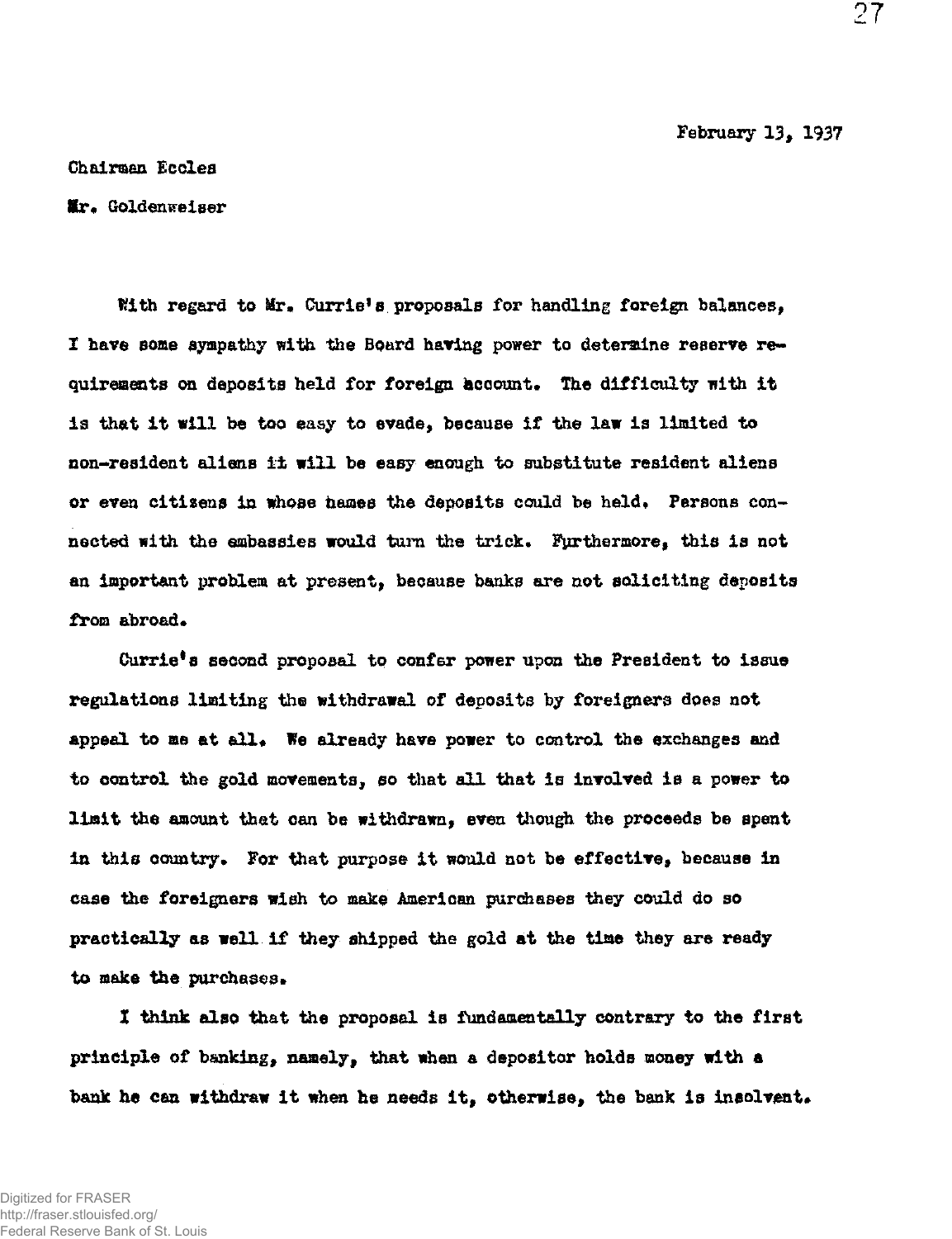Chairman Eccles,  $-$  #2

If the depositor, in addition to running the risk of the solvency of the bank, has to run the risk of someone prohibiting him from withdrawing the money, he will only have the alternative of holding his funds in the form of earmarked gold. So long as he can hold it as earmarked gold it serves his purposes and makes little difference to us. Fundamentally, I think that the proposal is aimed at an unusual emergency which is not in sight and against the real dangers of which other protection exists. Diplomatically, such a provision would be extremely offensive to the foreign countries.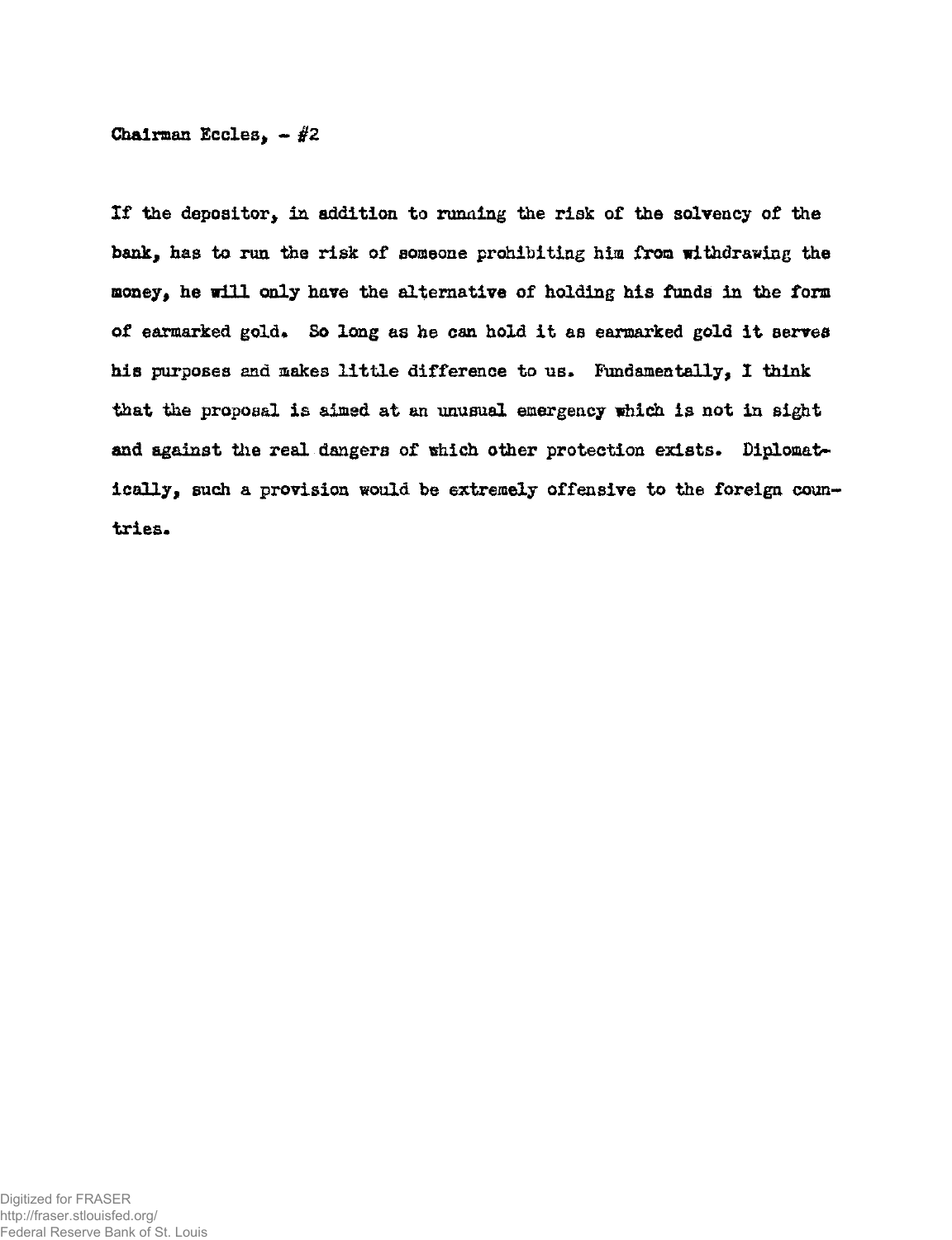## COPY

Chairman Eccles Lauchlin Currie February 13, 1937 Proposals relating to the capital inflow problem

I am wondering if you would care to consider suggesting some banking legislation with reference to foreign capital inflows. Both the tax measures you are proposing have to do primarily with the inflow of capital in stocks. The problem of short-term balances may, I think, prove to be even more serious. Our past experience has been that the withdrawal of short-term balances caused us the most embarrassment.

I suggest that we ask (1) for power to determine the reserve requirements against deposits in member banks held by or on behalf of non-resident aliens and,  $(2)$  that power be conferred upon the President to issue regulations limiting the withdrawal of deposits in any bank held by or on behalf of non-resident aliens, if such action (a) appears necessary to reinforce our neutrality policy or (b) appears necessary for the purpose of stabilizing the internal and external value of the dollar.

Discretionary power to vary reserve requirements would constitute a valuable addition to our instruments of control,

(1) It would enable us to put member banks in a position to meet withdrawals without the necessity of liquidation or borrowing.

 $(2)$  It would put us in a much stronger position to advocate bank unification. Instead of just having the non-member country banks to buck we can point to the evasions offered by the big private "international bankers" like J. P. Morgan.

(3) It would stop the solicitation of foreign accounts by member banks.

(4) It would prove to be an additional means of operating on member bank reserves.

Discretionary Presidential power to limit withdrawals should, even if never used, prove to be an effective deterrent to the inflow of speculative and "nervous" money. This point was strongly expressed in a letter from Mr. Rovensky to Governor Broderick, which I believe you read. In addition^ if occasion should arise, the power would be a valuable adjunct to the enforcement of whatever neutrality policy we adopt. Moreover, in a future recession, we may desire neither to let gold flow out nor the exchange rate to fall precipitously. A limitation on withdrawals would in part offer a third alternative.